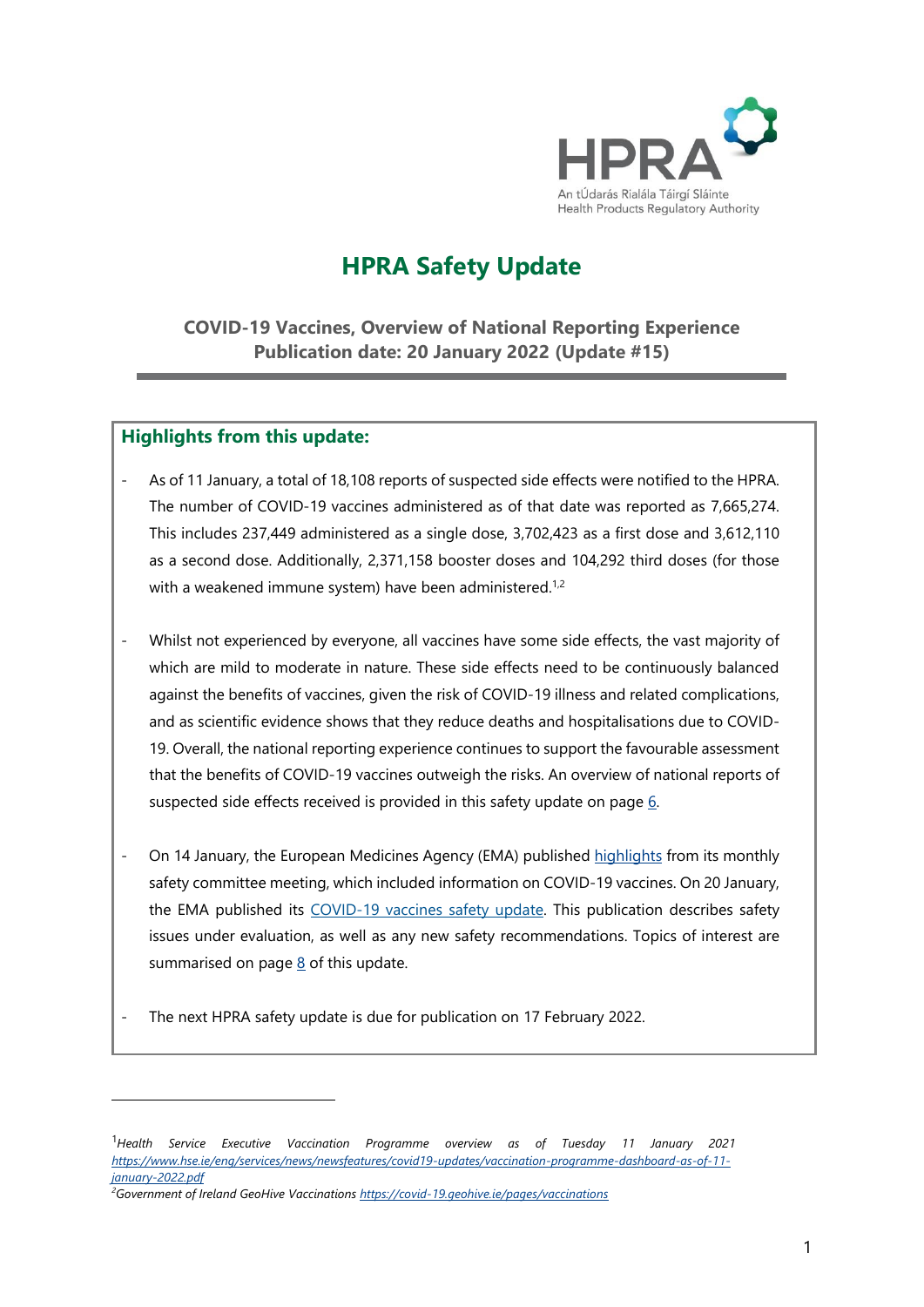## **CONTENTS**

| Adenoviral vector vaccines (Vaxzevria® and COVID-19 Vaccine Janssen®)11     |  |
|-----------------------------------------------------------------------------|--|
|                                                                             |  |
|                                                                             |  |
| Background information on the evaluation of suspected side effect reports18 |  |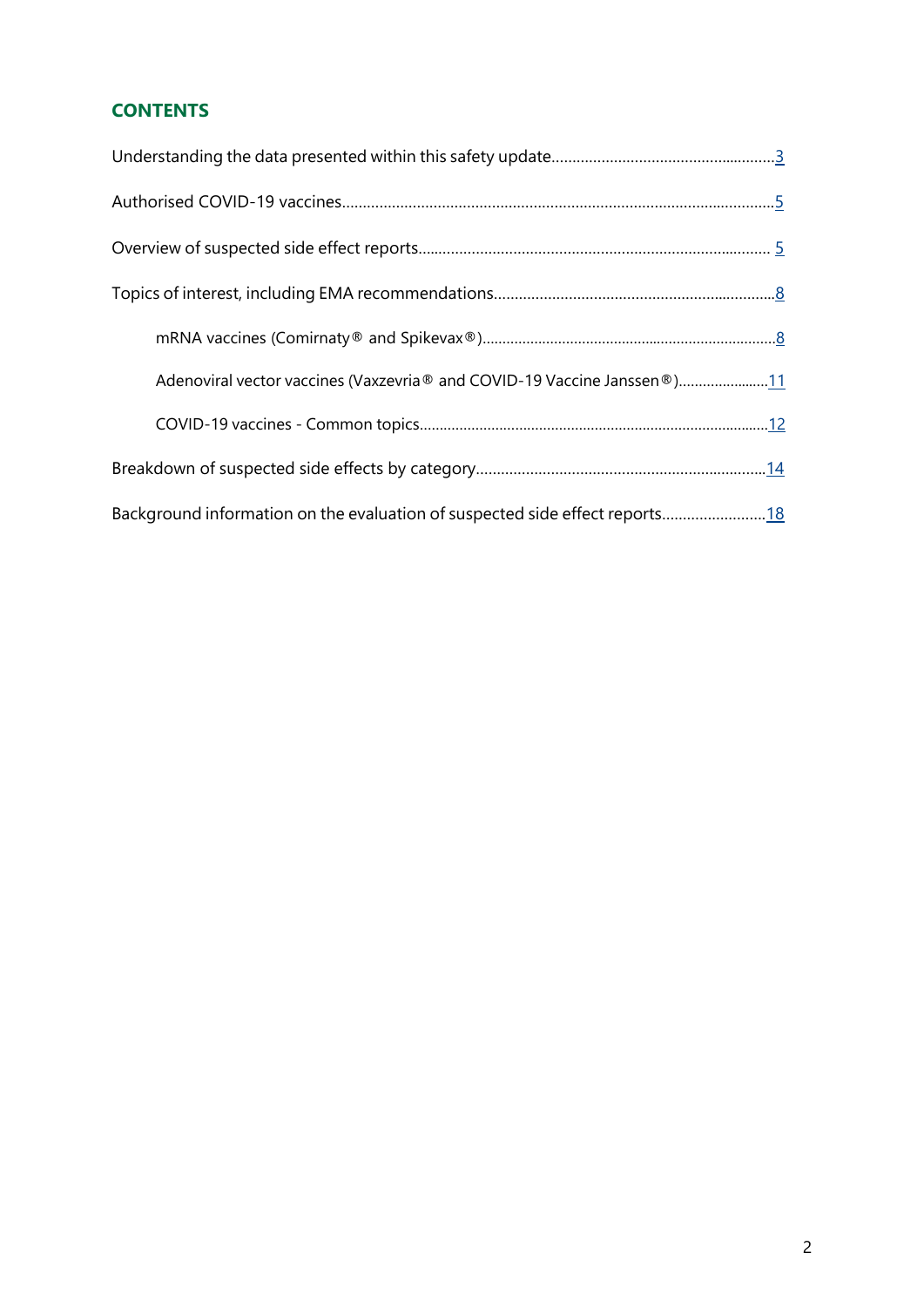#### <span id="page-2-0"></span>**UNDERSTANDING THE DATA PRESENTED WITHIN THIS SAFETY UPDATE**

This update includes an overview of reports of *suspected side effects* notified to the HPRA safety monitoring system and is provided as an enhanced transparency measure for members of the public and healthcare professionals. All vaccines have some side effects, the vast majority of which are mild to moderate in nature. These side effects need to be continuously balanced against the expected benefits in preventing COVID-19 illness.

Reports included in the overview are those notified to the HPRA on a voluntary basis by healthcare professionals and members of the public, with reporting of suspected side effects to COVID-19 vaccines [\(www.hpra.ie/report\)](http://www.hpra.ie/report) encouraged. Any reports of Irish cases received by the HPRA from the company (i.e. the licence holder, to date, BioNTech, Moderna, AstraZeneca, Janssen) responsible for the vaccine are also included within this update. This overview provides an up-to-date summary of national reporting experience.

However, it is important to understand that conclusions on the safety of a vaccine cannot be drawn based on the information provided, given well-established and known limitations in interpreting such data in isolation, examples of which are described below.

#### **Causation**

- The HPRA receives reports based on *suspicion* that an adverse experience may be associated with vaccination. This does not mean the vaccine *caused* the adverse experience**.** As such, these are referred to as *'suspected'* side effects.
- Reports may describe coincidental events, which have occurred post-vaccination, but would have occurred even if vaccination had not taken place (e.g. they may be due to an underlying medical condition, or be signs and symptoms of another illness).
- Each individual report is carefully reviewed, however, the totality of data from all sources (e.g. clinical and epidemiological studies and literature) must be considered as part of ongoing safety monitoring to ensure *evidenced based conclusions* are drawn.

#### **Number/volume**

- As the HPRA system is based on voluntary reporting, *not all* suspected side effects will be reported. As such, the number and types of reports notified can vary for a variety of reasons.
- An increased number of reports is expected for COVID-19 vaccines, given public interest as well as HPRA calls encouraging reporting. This is known as *stimulated reporting*.
- A single report may describe more than one suspected side effect in an individual (e.g. headache and nausea reported together), therefore, the number of side effects may exceed the total number of reports received.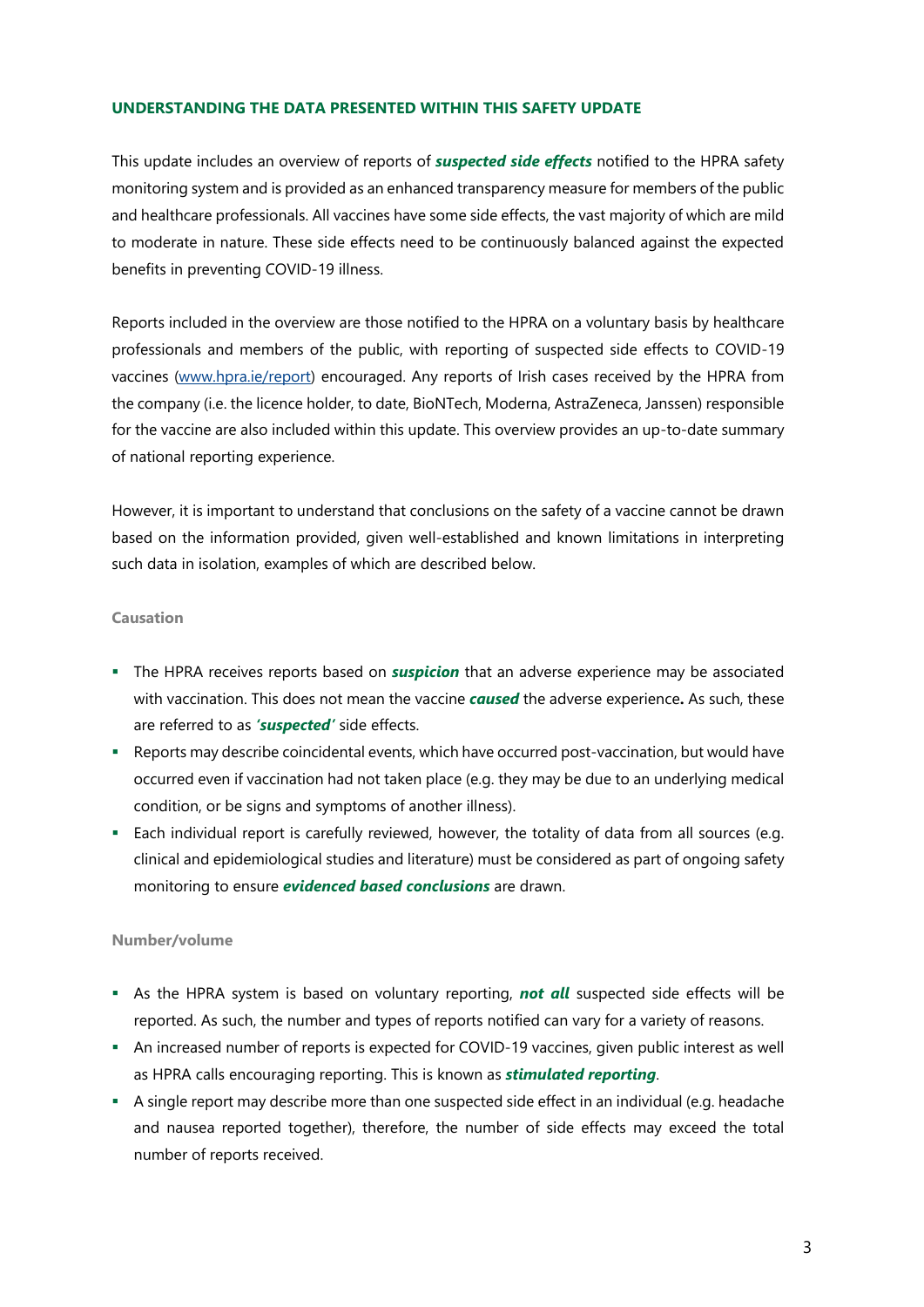#### **Comparisons**

- The type and number of reports received for different COVID-19 vaccines are **not directly** *comparable* as, for example, the vaccines have not been used in the vaccination programme for the same length of time, and will have been administered to different numbers of people, with different underlying medical conditions and across different settings.
- Each vaccine is authorised on the basis that its benefits-risk profile has and continues to be favourable.

**Changes to data over time**

- The description of suspected side effects in this update reflects available information known at the time by the HPRA. These data may undergo changes as more information about individual reports becomes available through follow-up, and as more data are reported and evaluated.
- For these reasons, the information in this report is not sufficient in isolation to draw conclusions on the safety profile of a vaccine. Like all vaccines, some side effects are to be expected, with the vast majority mild or moderte in intensity and resolving within a few days. Vaccines are approved for use on the basis of robust scientific evidence that demonstrates their benefits outweigh any risks.

*Always refer to the product information for information on the established safety profile, including known side effects of a COVID-19 vaccine.*

*This includes the Package Leaflet (for members of the public) and Summary of Product Characteristics (for healthcare professionals)*

<span id="page-3-0"></span>Product information for COVID-19 vaccines is accessible [here.](https://www.hpra.ie/homepage/medicines/covid-19-updates/covid-19-vaccines-product-information)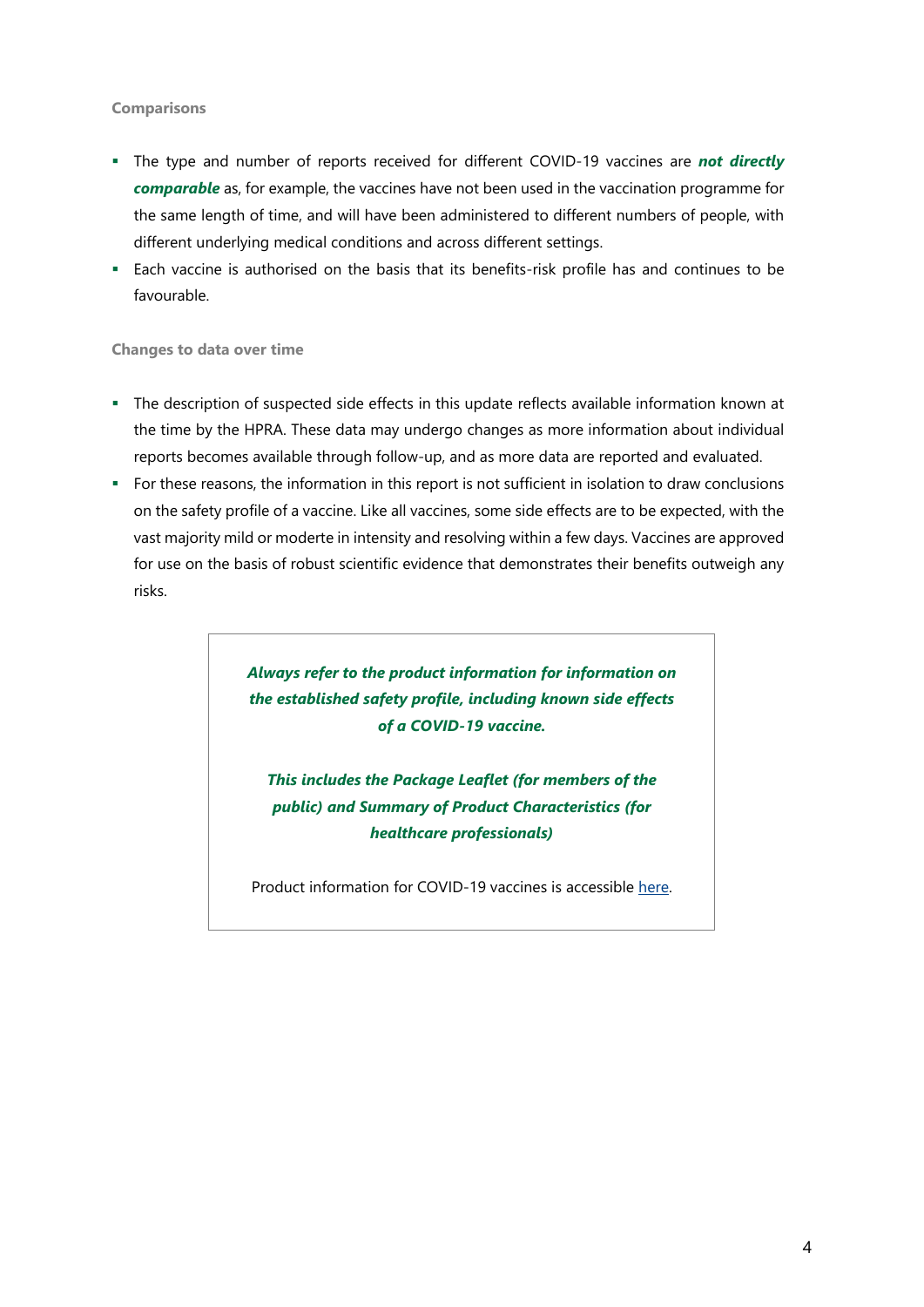#### **AUTHORISED COVID-19 VACCINES**

COVID-19 vaccines currently authorised for use in the European Union by the EMA include:

**mRNA vaccines:**

- Comirnaty® (licence holder: BioNTech Manufacturing GmbH) is authorised for use in individuals aged 5 years and older as a vaccination course consisting of two separate doses, with a third dose recommended for those who are severely immuncompromised. A booster dose may be administered at least 6 months after the second dose in individuals aged 18 years and older. For children aged 5 to 11 years of age, the dose of Comirnaty is lower than that used in people aged 12 and above (10 microgram compared with 30 microgram). For further information on this vaccine click [here.](https://www.ema.europa.eu/en/documents/product-information/comirnaty-epar-product-information_en.pdf)
- Spikevax® (*previously COVID-19 Vaccine Moderna®)* (licence holder: Moderna Biotech Spain, S.L.) is authorised for use in individuals aged 12 years and older as a vaccination course consisting of two separate doses, with a third dose recommended for those who are severely immuncompromised. A booster dose may be administered at least 6 months after the second dose, in individuals aged 18 years and older. For further information on this vaccine click [here.](https://www.ema.europa.eu/en/documents/product-information/spikevax-previously-covid-19-vaccine-moderna-epar-product-information_en.pdf)

**Adenoviral vector vaccines:**

- Vaxzevria® (licence holder: AstraZeneca AB) is authorised for use in individuals 18 years of age and older as a vaccination course consisting of two separate doses. For further information on this vaccine click [here.](https://www.ema.europa.eu/en/medicines/human/summaries-opinion/covid-19-vaccine-astrazeneca)
- COVID-19 Vaccine Janssen® (license holder: Janssen-Cilag International NV) is authorised for use in individuals aged 18 years and older as a single dose administration. For further information on the vaccine clic[k here.](https://www.ema.europa.eu/en/medicines/human/EPAR/covid-19-vaccine-janssen)

**Recombinant adjuvanted spike protein vaccine:**

Nuvaxovid<sup>®</sup> (licence holder: Novavax CZ, a.s.) is authorised for use in individuals 18 years of age and older as a vaccination course consisting of two separate doses. For further information on this vaccine click [here.](https://www.ema.europa.eu/en/medicines/human/EPAR/nuvaxovid)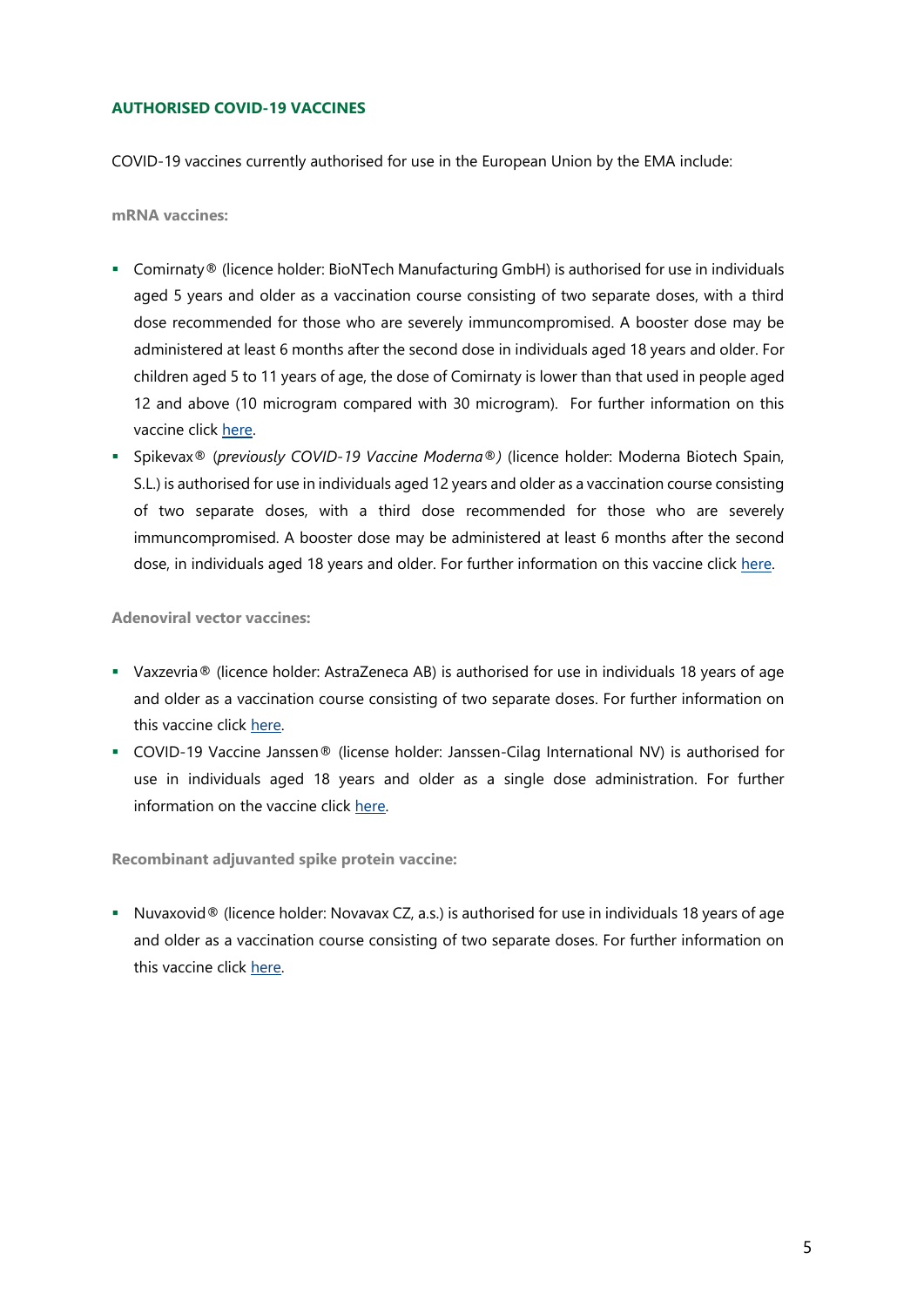#### <span id="page-5-0"></span>**OVERVIEW OF SUSPECTED SIDE EFFECT REPORTS**

**Number of reports received**

As of 11 January, the HPRA received 18,108 reports describing suspected side effects $3,4$  in association with COVID-19 vaccines, as follows:

| mRNA vaccines (Comirnaty $\circledast$ and Spikevax $\circledast$ )     | 11,685 |
|-------------------------------------------------------------------------|--------|
| Adenoviral vector vaccines (Vaxzevria ® and COVID-19 Vaccine Janssen ®) | 6.293  |
| Brand unknown/not specified                                             | 130    |

Doses administered by vaccine type, as of 11 January, were reported as follows: 1

- mRNA vaccines: 5,647,178 Comirnaty®, 574,370 Spikevax®.
- Adenoviral vector vaccines: 1,197,265 Vaxzevria®, 237,461 COVID-19 Vaccine Janssen®.

Further information on vaccination, including doses administered, is available fro[m covid-19.geohive.ie.](https://covid-19.geohive.ie/pages/vaccinations)

**Regularly reported suspected side effects**

 $\overline{a}$ 

The most regularly reported suspected side effects notified to the HPRA include the following:<sup>5</sup>

| mRNA vaccines (Comirnaty® and Spikevax®)                                                                                                                                                                                                                                                                                                                                                                                                                            |
|---------------------------------------------------------------------------------------------------------------------------------------------------------------------------------------------------------------------------------------------------------------------------------------------------------------------------------------------------------------------------------------------------------------------------------------------------------------------|
| 10% or more of reports describe side effects such as:<br>Fever, pain (non-specific), tiredness<br>Headache<br>×<br>Nausea                                                                                                                                                                                                                                                                                                                                           |
| 1% to less than 10% of reports describe side effects such as:<br>Abdominal pain, diarrhoea, tingling sensation in mouth, vomiting<br>Dizziness, drowsy, fainting/feeling faint, migraine, numbness/reduced sensations,<br>tingling/pins and needles/tremor<br>Back pain, joint/limb pain, muscle pain/weakness/spasm/stiffness, neck pain<br><b>Blurred vision</b><br>Chest discomfort/pain, chills, general discomfort, feeling unwell, feeling hot/cold, flu-like |
| symptoms, lack of energy/feeling weak, swelling including of legs/arms/face, underarm pain<br>Cough, shortness of breath, sore throat<br>ш<br>Difficulty carrying out daily tasks (such as temporarily unable to attend work, need to stay in<br>bed)                                                                                                                                                                                                               |
| Feeling anxious, insomnia/trouble sleeping<br>Increased heart rate/racing heart, increased blood pressure                                                                                                                                                                                                                                                                                                                                                           |

*<sup>3</sup>A single report may contain more than one suspected side effect for an individual (e.g. rash and hives reported together). Therefore, the total number of suspected side effects will exceed the total number of reports.* 

*<sup>4</sup> In accordance with EU guidance, reports are valid if the minimum reporting criteria are met. These include an identifiable reporter, an identifiable patient, one or more suspected medicine known to have been administered and one or more suspected adverse reaction.*

*<sup>5</sup>Terms listed as frequently reported are presented according to standard coding classification system (MedDRA) adopted for use in the EU, and grouped by system organ class (SOC) and listed alphabetically. It should be noted that regular reporting of a side effect is not the same as the incidence of occurrence.*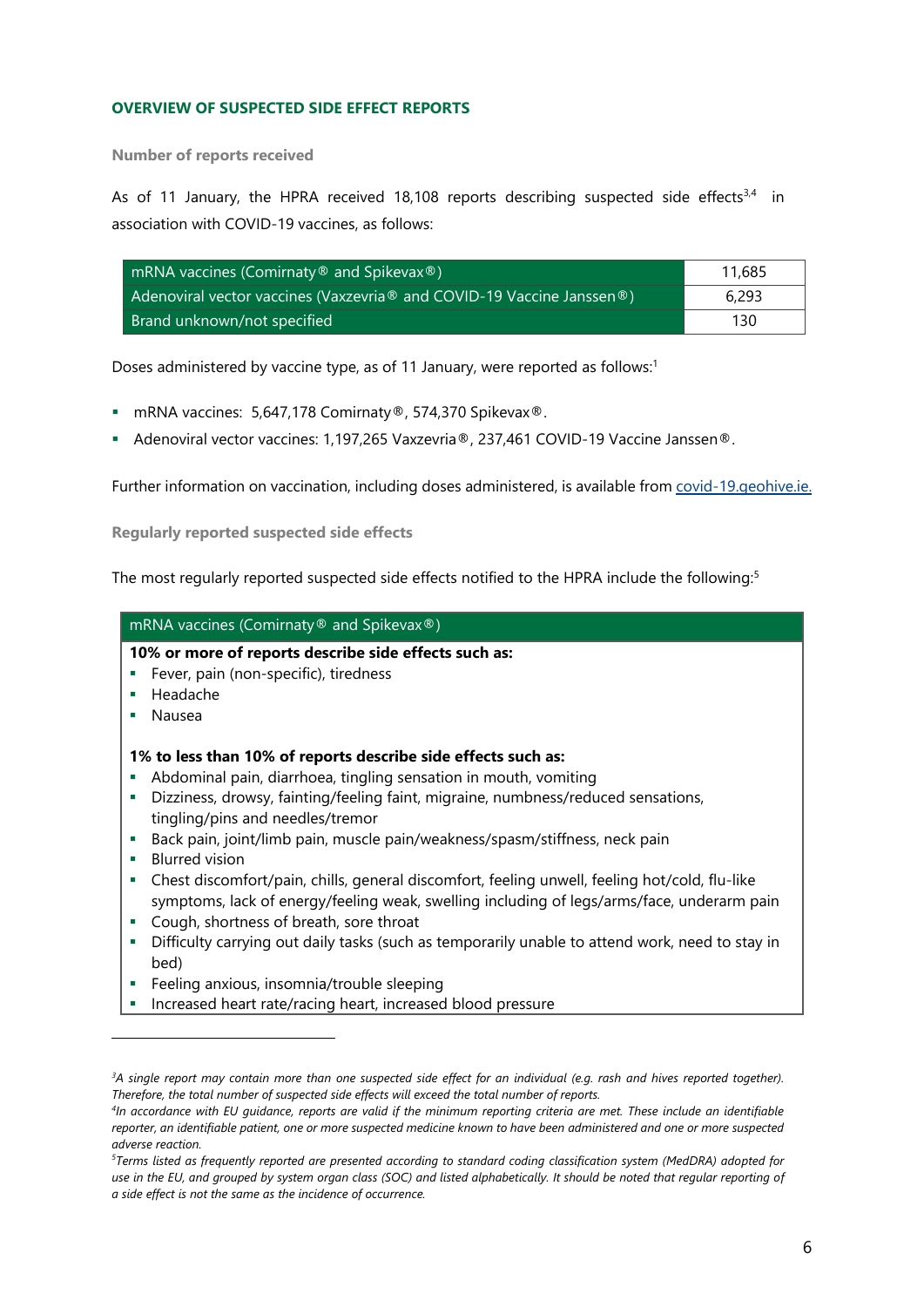- Injection site redness, pain, itchiness, swelling, rash, difficulty moving injected arm
- **Lack of appetite**
- **Menstrual disturbances**
- **Painful/swollen lymph nodes**
- Skin red/red rash, sweating, general rash, itching, itchy rash, hives
- Tinnitus (ringing in the ears), vertigo-like symptoms

#### Adenoviral vector vaccines (Vaxzevria® and COVID-19 Vaccine Janssen®)

#### **10% or more of reports describe side effects such as:**

- **Chills, fever, tiredness**
- Dizziness, headache
- **Joint pain, muscle pain, other pain (non-specific)**
- Nausea

#### **1% to less than 10% of reports received describe side effects such as:**

- Abdominal discomfort/pain, diarrhoea, vomiting
- **Back pain, bone pain, limb pain, muscle spasms/weakness/stiffness, neck pain**
- Chest discomfort/pain, general discomfort, feeling unwell/ill, feeling hot/cold, flu-like symptoms, lack of energy/weakness, swelling including of legs/arms
- **Cough, shortness of breath, sore throat, nose bleed**
- Difficulty carrying out daily tasks (such as temporarily unable to attend work, need to stay in bed)
- Drowsy, fainting, headache, migraine, numbness/reduced sensations, tingling/pins and needles, tremor
- Ear pain, tinnitus (ringing in the ears), vertigo-like symptoms
- **Eye pain, vision blurred**
- Hives, skin red/red rash, general rash, sweating/cold sweat, itching, itchy rash
- **Increased heart rate/racing heart, increased blood pressure**
- **Injection site pain, redness, swelling, bruising, difficulty moving injected arm**
- **Insomnia/trouble sleeping**
- **Lack of appetite**
- **Menstrual disturbances**
- Swollen lymph nodes

The majority of regularly reported suspected side effects are consistent with the types of events typically observed following vaccination, including those described in the [product information](https://www.hpra.ie/homepage/medicines/covid-19-updates/covid-19-vaccines-product-information) for the individual vaccines, and are mild to moderate in nature.

In reports evaluated which include information on outcome, approximately 40% of suspected side effects had resolved or were resolving at the time of reporting. For others, the suspected side effects had not yet resolved, or the outcome was reported as unknown, when initially reported. Information on reports with a fatal outcome is provided on page [13.](#page-12-0)

A full breakdown of all suspected side effects described in reports is provided on page [14.](#page-13-0) Further information on how reports received by the HPRA are processed, including how safety signals are evaluated, is given on page [18](#page-17-0).

<span id="page-6-0"></span>The most recent EMA safety committee meeting highlights are available [here.](https://www.ema.europa.eu/en/news/meeting-highlights-pharmacovigilance-risk-assessment-committee-prac-10-13-january-2022)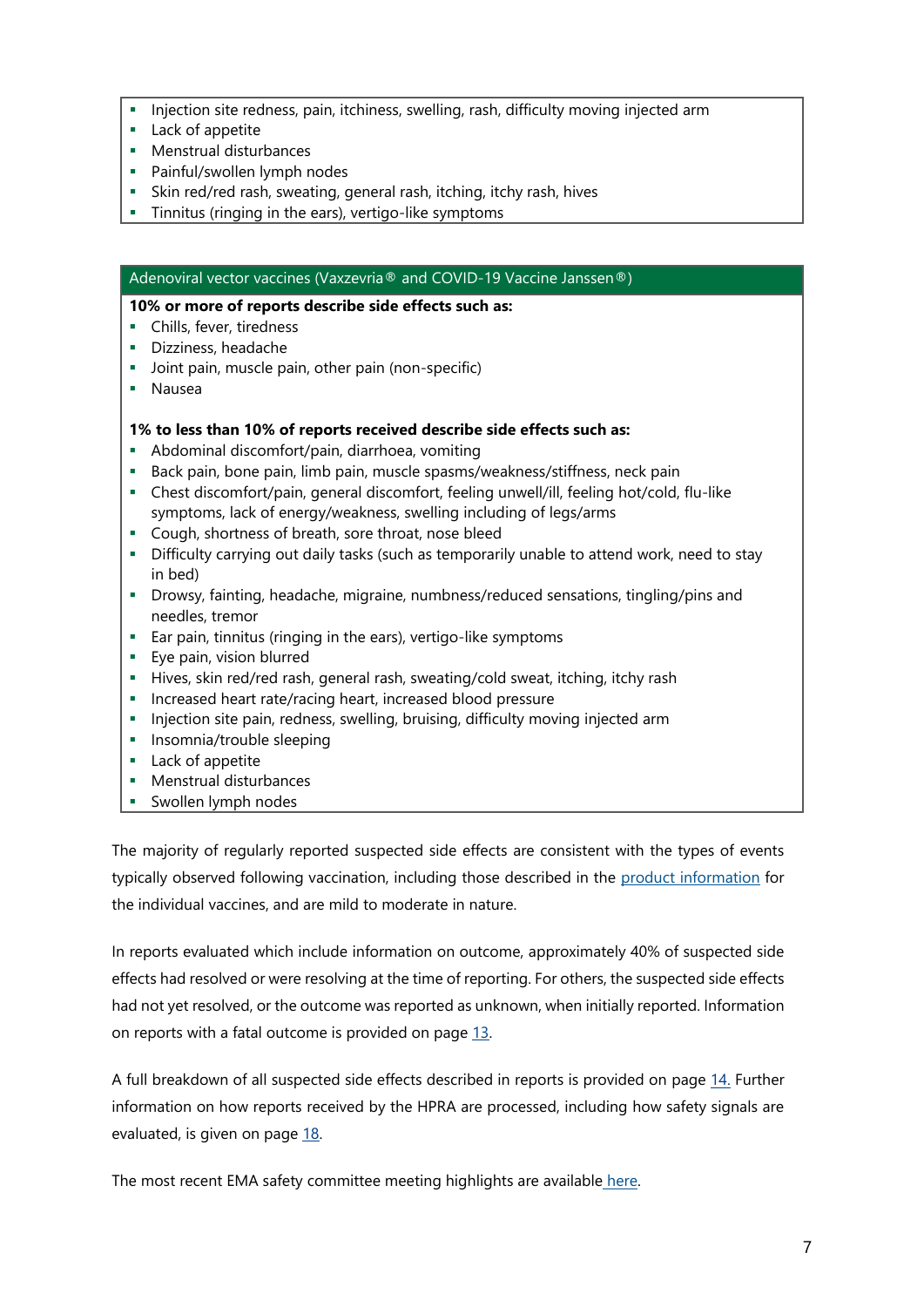#### **TOPICS OF INTEREST, INCLUDING EMA RECOMMENDATIONS**

In this section, topics of interest, including any new recommendations from EMA's safety committee, are described. The information provided should be considered together with the approved product information which describes the established safety profile, including known side effects of a COVID-19 vaccine. This includes the Package Leaflet (for members of the public) and Summary of Product Characteristics (for healthcare professionals).

Product information for each authorised vaccine is available from the HPRA website [here.](https://www.hpra.ie/homepage/medicines/covid-19-updates/covid-19-vaccines-product-information)

Topics of interest included in this safety update are as follows:

#### **mRNA vaccines (Comirnaty® and Spikevax®)**

- **Booster [or third dose](#page-7-1)**
- vaccination of children and adolescents (5 to 17 years of age)
- **[Paraesthesia](#page-8-1)**
- **[Myocarditis and pericarditis](#page-8-2)**

#### **Adenoviral vector vaccines (Vaxzevria® and COVID-19 Vaccine Janssen®)**

- [Thrombosis with thrombocytopenia syndrome \(TTS\)](#page-10-0)
- **Transverse myelitis**

#### **Common topics**

- **[Allergic type reactions \(also known as hypersensitivity\)](#page-11-1)**
- <span id="page-7-0"></span>**-** [Deaths following vaccination](#page-12-0)

#### **mRNA vaccines (Comirnaty® and Spikevax®)**

<span id="page-7-1"></span>**Reports following a booster or third dose**

- As the national vaccination programme continues, the HPRA are closely monitoring reports of suspected side effects received following a third dose (for people with a weakened immune system) or a booster dose.
- As of 11 January, the HPRA received 672 reports of suspected side effects following either a third or booster dose, the vast majority of which were associated with Comirnaty® or Spikevax®. As of that date, [1](#page-0-0)04,292 third do[s](#page-0-1)es<sup>1</sup> and 2,371,158 booster doses<sup>2</sup> had been administered as part of the national vaccination programme.
- Overall, the reports received are consistent with the types of reports received after the primary vaccination course with the majority mild to moderate in nature. The most regularly reported include chills, headache, fever, nausea, pain, swollen lymph nodes and tiredness.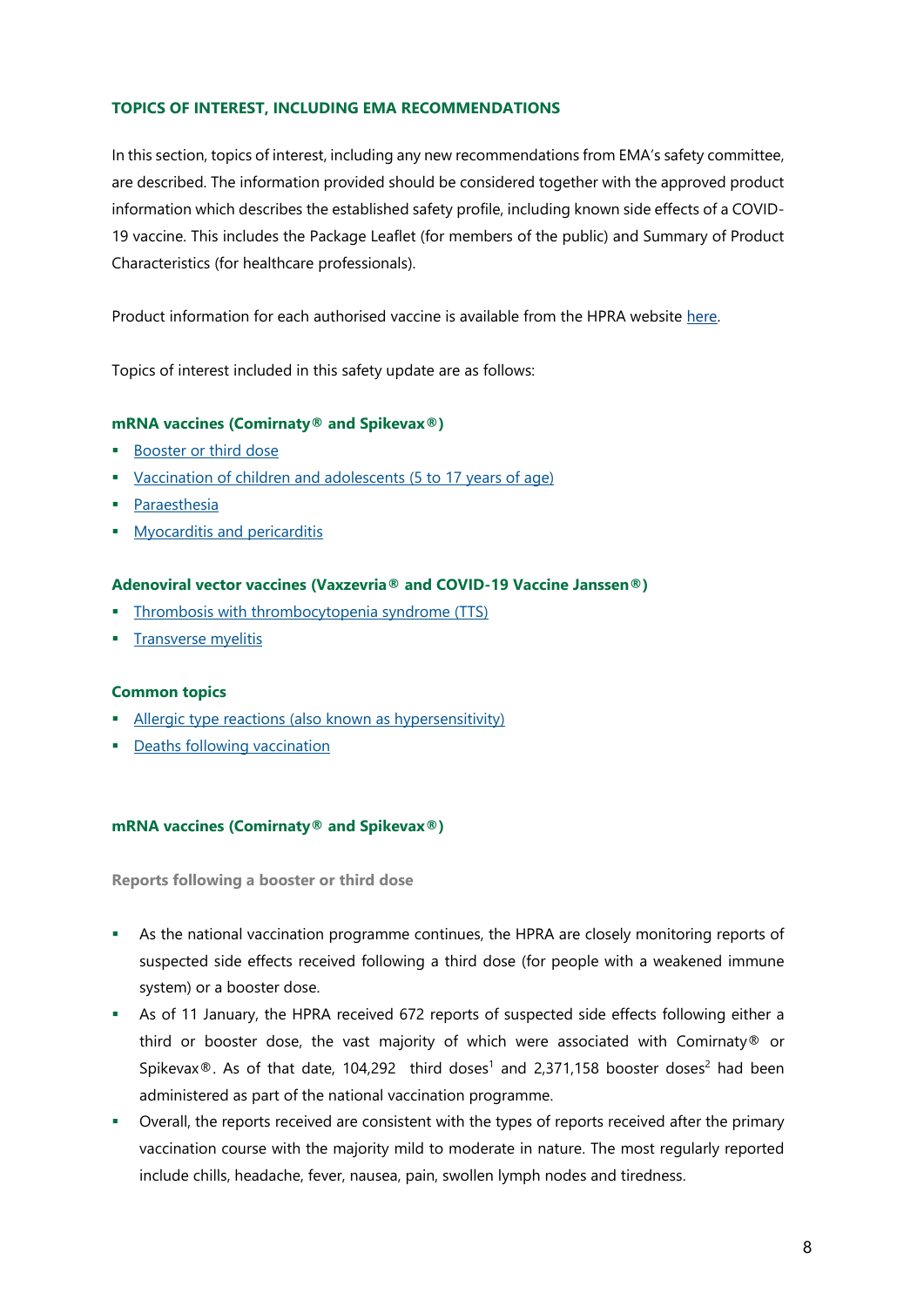<span id="page-8-0"></span>**Vaccination of children and adolescents (5 to 17 years of age)**

- As the national vaccination programme continues, the HPRA are closely monitoring reports of suspected side effects received in children (aged 5 to 11 years) and adolescents (aged 12 to 17 years).
- As of 11 January, the HPRA received 269 reports of suspected side effects following vaccination with Comirnaty<sup>®</sup> in this age category, seven of which related to a child, with the remainder relating to an adolescent. As of that date, 659,000 doses had been administered to children and adolescents (5 to 17 years) as part of the national vaccination programme.<sup>1</sup>
- Overall, the reports received are consistent with the types of reports received for adults, with most being mild to moderate in nature. Of the reports received which include information on outcome, many of the suspected side effects had resolved or were resolving at the time of reporting. A breakdown of all suspected side effects by type is available on page [17.](#page-15-0)

#### <span id="page-8-1"></span>**Reports of paraesthesia**

- Paraesthesia is an unusual feeling in the skin, such as tingling/pins and needles or a crawling feeling, which may occur anywhere on the body but most commonly affects the hands, arms, legs or feet. Symptoms are usually mild to moderate in nature and generally resolve within a short period of time.
- The EMA's safety committee have recently recommended that product information for Spikevax® be updated to include paraesthesia as a potential side effect. Based on the reviewed data, it has been estimated that the risk is ''rare", meaning that up to one in 1,000 vaccinated people may be affected. Further information on this update is available [here.](https://www.ema.europa.eu/en/documents/covid-19-vaccine-safety-update/covid-19-vaccines-safety-update-20-january-2022_en.pdf) The EMA previously recommended a similar update for Comirnaty®, further information on which is available here.
- As of 11 January, the HPRA received 703 reports of paraesthesia, the vast majority of which occurred in adults. Of these, 104 occurred following vaccination with Spikevax® and the remaining 599 folllowing Comirnaty®.

<span id="page-8-2"></span>**Reports of myocarditis and pericarditis**

- Myocarditis and pericarditis are inflammatory conditions of the heart and are very rare side effects of [Comirnaty®](https://www.ema.europa.eu/en/documents/product-information/comirnaty-epar-product-information_en.pdf) and [Spikevax®.](https://www.ema.europa.eu/en/documents/product-information/spikevax-previously-covid-19-vaccine-moderna-epar-product-information_en.pdf) Myocarditis and pericarditis can also occur for other reasons, such as due to an immune disorder or following a viral infection, such as COVID-19.
- The EMA's safety committee previously reviewed data on the risk of myocarditis/pericarditis following vaccination and determined that the risk for both of these conditions is overall "very rare" (meaning that up to one in 10,000 vaccinated people may be affected), with the risk highest in younger males.
- Data from studies conducted in France and the Nordic region provide an estimate of the number of cases of myocarditis in vaccinated younger males following the second dose, compared to unvaccinated persons of the same age and gender (i.e. background events), as follows: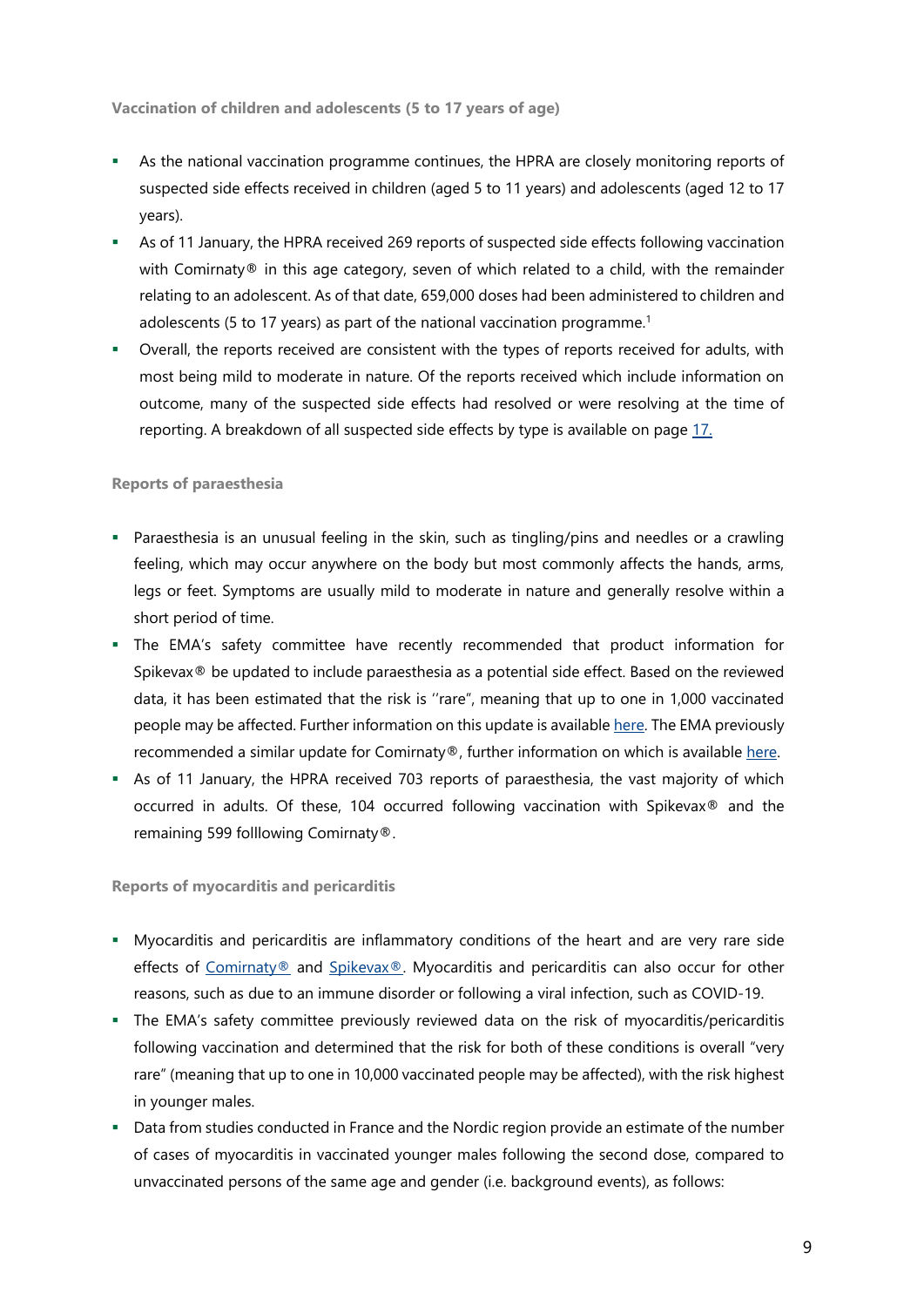- For Comirnaty®, the French study showed that in a period of seven days after the second dose, there were about 0.26 extra cases of myocarditis in 12 to 29 year old males per 10,000 compared to unvaccinated persons. In the Nordic study, in a period of 28 days after the second dose there were 0.57 extra cases of myocarditis in 16 to 24 year old males per 10,000, compared to unvaccinated persons.
- For Spikevax®, the French study showed that in a period of seven days after the second dose there were about 1.3 extra cases of myocarditis in 12 to 29 year old males per 10,000 compared to unvaccinated persons. In the Nordic study, in a period of 28 days after the second dose there were around 1.9 extra cases of myocarditis in 16 to 24 year old males per 10,000, compared to unvaccinated persons.

Further information on the EMA's review is available [here.](https://www.ema.europa.eu/en/news/meeting-highlights-pharmacovigilance-risk-assessment-committee-prac-29-november-2-december-2021)

- It is advised that whilst the risk of myocarditis and pericarditis following vaccination is very rare, those vaccinated (or their parents/caregivers) should seek immediate medical attention if symptoms indicative of myocarditis or pericarditis occur. The symptoms can vary but may include chest pain, breathlessness and/or a forceful heartbeat that may be irregular (palpitations). Myocarditis and pericarditis can develop within just a few days after vaccination, with the majority of cases occuring within 14 days and more often after the second vaccination as compared to the first. The risk after a third or booster dose is being carefully monitored. Available data suggest that the course of myocarditis and pericarditis following vaccination is not different from myocarditis or pericarditis in general.
- For Comirnaty® and Spikevax®, as of 11 January, the HPRA received a total of 109 reports describing suspected side effects of myocarditis (42 reports), pericarditis (46 reports) or a combination of both (21 reports). Of these, 93 occurred following vaccination with Comirnaty® and 16 following Spikevax®. In relation to dose, 41 cases occurred after the first dose, 53 after the second dose, and 11 after a booster or third dose (information on dose was not reported in a small number<sup>6</sup> of cases). Most cases occurred within 14 days of vaccination, with 73 reported in males and 36 reported in females. The median age of cases was 38 (range 12 to 81). In five cases, the report concerned an adolescent (i.e. aged 12 to 17 years).
- Reports received by the HPRA describe symptoms such as chest pain/discomfort, palpitations, dizziness, irregular heartbeat and shortness of breath. In a number of cases, possible alternative explanations (other than vaccination) for the individual developing the condition were described, or the diagnosis was provisional and not yet finalised at the time of reporting. In the majority of the cases, the individuals were still recovering or had ongoing symptoms at the time of initial reporting.
- <span id="page-9-0"></span> All reports of myocarditis and pericarditis notified to the HPRA are carefully reviewed. However, it can be expected that medical events due to various causes will continue to occur, including following vaccination, but which are not all necessarily caused by the vaccine.

 $\overline{a}$ 

<span id="page-9-1"></span>*<sup>6</sup> When the relevant number is less than five, it is described as a small number to avoid any potential, inadvertent identification of the individuals concerned.*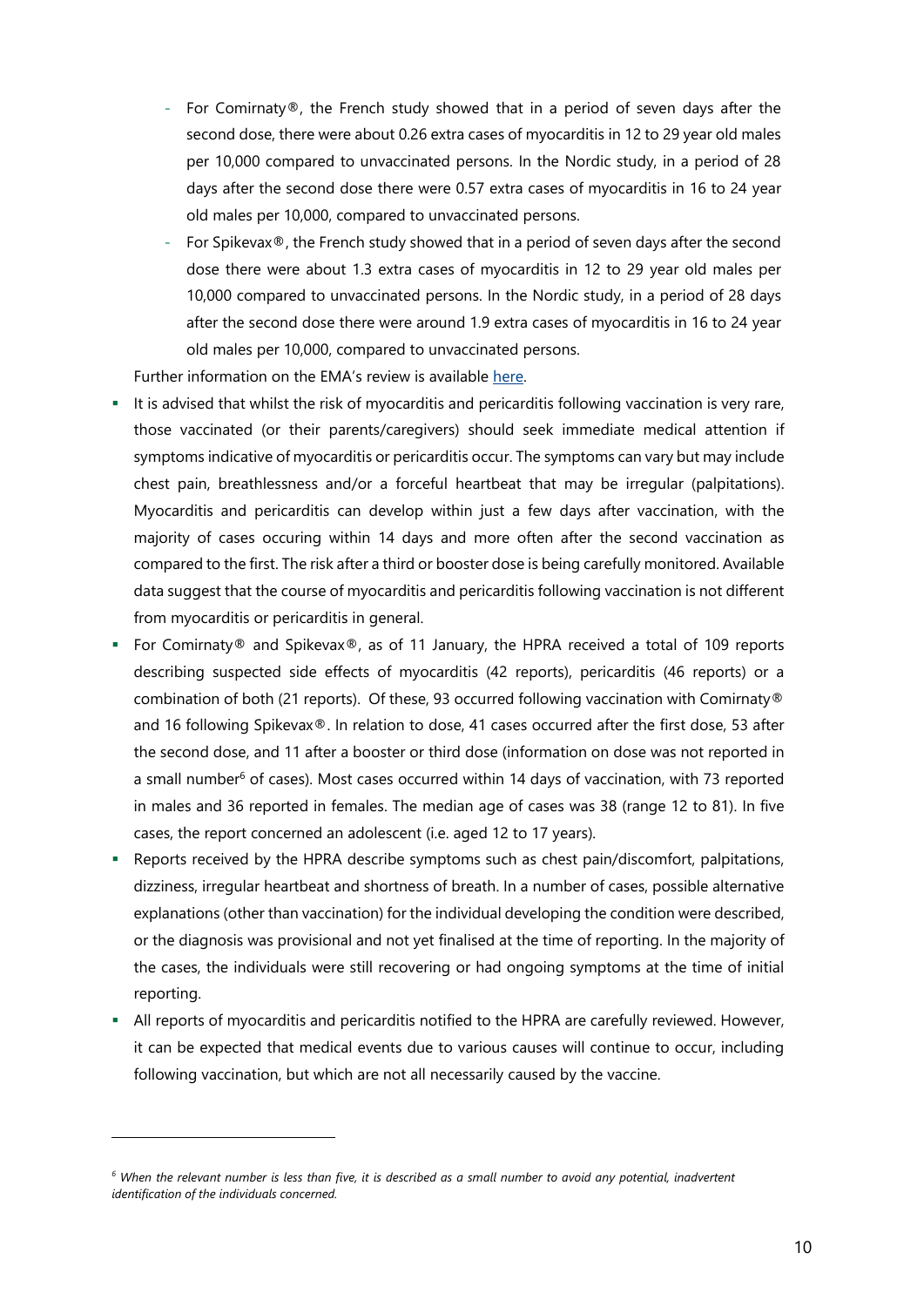#### **Adenoviral vector vaccines (Vaxzevria® and COVID-19 Vaccine Janssen®)**

<span id="page-10-0"></span>**Reports of thrombosis with thrombocytopenia syndrome (TTS)** 

- Thrombosis with thrombocytopenia syndrome (TTS) is a very rare side effect associated with Vaxzevria® and COVID-19 Vaccine Janssen®. The syndrome involves an unusual combination of thrombosis (blood clots) together with thrombocytopenia (very low platelet levels).
- Vaccine recipients are reminded to seek immediate medical attention if they experience any of the following signs and symptoms: shortness of breath, chest pain, leg swelling, leg pain, persistent abdominal pain post vaccination, severe or persistent headaches, blurred vision, confusion, seizures (fits) or bruising beyond the site of vaccination after a few days.
- **Healthcare professionals are reminded that individuals diagnosed with thrombocytopenia within** three weeks after vaccination should be actively investigated for signs of thrombosis. Similarly, individuals who present with thrombosis within three weeks of vaccination should be evaluated for thrombocytopenia. Healthcare professionals should be alert to the signs and symptoms of TTS and consult applicable guidance and/or appropriate specialists to diagnose and treat this condition. A second dose of Vaxzevria® is contraindicated in any person who experienced TTS following their first dose. Advice to healthcare professionals previously issued on this topic is available from the HPRA website [here.](http://www.hpra.ie/homepage/medicines/covid-19-updates/covid-19-vaccine-communications)
- As of 11 January, the HPRA has received 10 reports that are suspected cases of TTS, and which mostly describe the unusual combination of blood clotting in combination with low platelets. In relation to these suspected TTS cases, symptoms occurred between 1-5 weeks of vaccination with a first dose of Vaxzevria® or single dose of COVID-19 Vaccine Janssen®. The types of symptoms reported include shortness of breath, severe and/or persistent headache, unusual skin bruising, abdominal pain, leg pain and leg swelling. Cases occurred in both males and females, with a median age of 36 (age range, 21 to 63 years). In a small number, blood clots occurred in unusual locations, including in the brain (cerebral venous sinus thrombosis, CVST) and liver (hepatic and portal veins). Based on information currently available, the individuals are either discharged or recovering in hospital after receiving specialist medical care.
- The EMA's safety committee have recently recommended that product information for Vaxzevria® be further updated to state that the majority of cases of TTS observed have occurred following the first (rather than the second) dose. Further information on this update is available [here.](https://www.ema.europa.eu/en/documents/covid-19-vaccine-safety-update/covid-19-vaccines-safety-update-20-january-2022_en.pdf)

#### <span id="page-10-1"></span>**Reports of transverse myelitis**

**Transverse myelitis is a rare disorder caused by inflammation to the spinal cord, which interrupts** communication between nerve cells in the spinal cord and the rest of the body, and can result in altered sensations. The underlying cause is often unknown but may be related to an immune system disorder or an infection.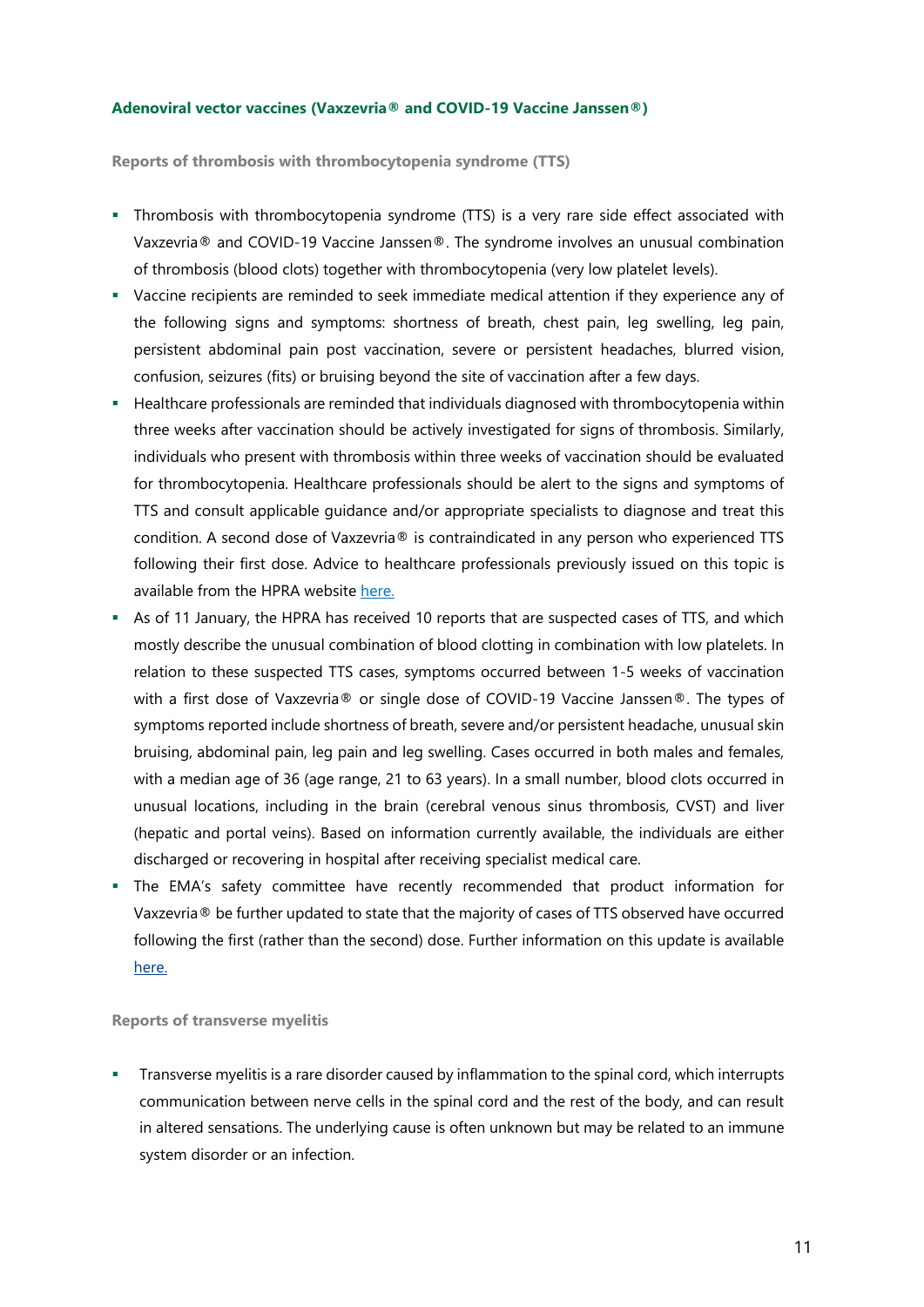- Following [a review](https://www.ema.europa.eu/en/news/meeting-highlights-pharmacovigilance-risk-assessment-committee-prac-10-13-january-2022) of very rare reports, the EMA's safety committee has recently recommended that the product information for Vaxzevria® be updated to include transverse myelitis as a potential side effect. This follows a previous similar recommendation for COVID-19 Vaccine Janssen<sup>®</sup> (further information is available [here\).](https://www.ema.europa.eu/en/documents/covid-19-vaccine-safety-update/covid-19-vaccine-safety-update-covid-19-vaccine-janssen-6-october-2021_en.pdf) The EMA concluded that a causal relationship between these vaccines and transverse myelitis was at least a reasonable possibility, however, the frequency (how often this event occurs) following vaccination is as of yet unknown. The EMA reviewed 38 suspected cases of transverse myelitis that occurred worldwide, 25 of which were following Vaxzevria® and 13 of which were following COVID-19 Vaccine Janssen®, relative to the 1,391 billion Vaxzevria® doses and 33,584,049 COVID-19 Vaccine Janssen® doses administered.
- Vaccine recipients are reminded to seek immediate medical attention if they experience any signs and symptoms of transverse myelitis, such as weakness in the arms or legs, sensory symptoms (such as tingling, numbness, pain or loss of pain sensation) or problems with bladder and bowel function.
- Healthcare professionals are reminded to be alert to the signs and symptoms of transverse myelitis in vaccine recipients, to allow for early diagnosis and supportive care.
- As of 11 Janua[r](#page-9-1)y, the HPRA has received a small number<sup>6</sup> of reports of transverse myelitis following vaccination with either Vaxzevria® or COVID-19 Vaccine Janssen®.

#### <span id="page-11-0"></span>**COVID-19 vaccines - Common topics**

 $\overline{a}$ 

<span id="page-11-1"></span>**Reports of allergic type reactions (also known as hypersensitivity)** 

- Allergic type reactions are known side effects of both mRNA and adenoviral vector vaccines. The HPRA has received a number of such reports, mainly describing symptoms such as itchiness, hives and rash. In some cases, medical treatment and/or clinical observation of the individual was needed.
- The HPRA continues to monitor reports of anaphylaxis, which is a serious allergic reaction. All reports suggestive of anaphylaxis (e.g. sudden onset of symptoms such as low blood pressure, collapse, rapid heart rate, shortness of breath, swelling of lips/throat and itchy skin) are carefully reviewed. Cases are classified by the HPRA as anaphylaxis using a well-established set of clinical and laboratory criteria however, some reports do not contain sufficient detail for classification purposes.<sup>7</sup> Of the cases reviewed, 13 reports following an mRNA vaccine and a small number<sup>[6](#page-9-1)</sup> of reports following an adenoviral vector vaccine are currently classified as anaphylaxis. In some

<sup>7</sup>*Reports classified using Brighton Collaboration case definition for anaphylaxis <https://brightoncollaboration.us/category/pubstools/case-definitions/>*. *Some reports contain limited information and therefore it is not possible to classify according to the Brighton Collaboration case definition. In these case, the HPRA follows up with the reporter for the missing information.*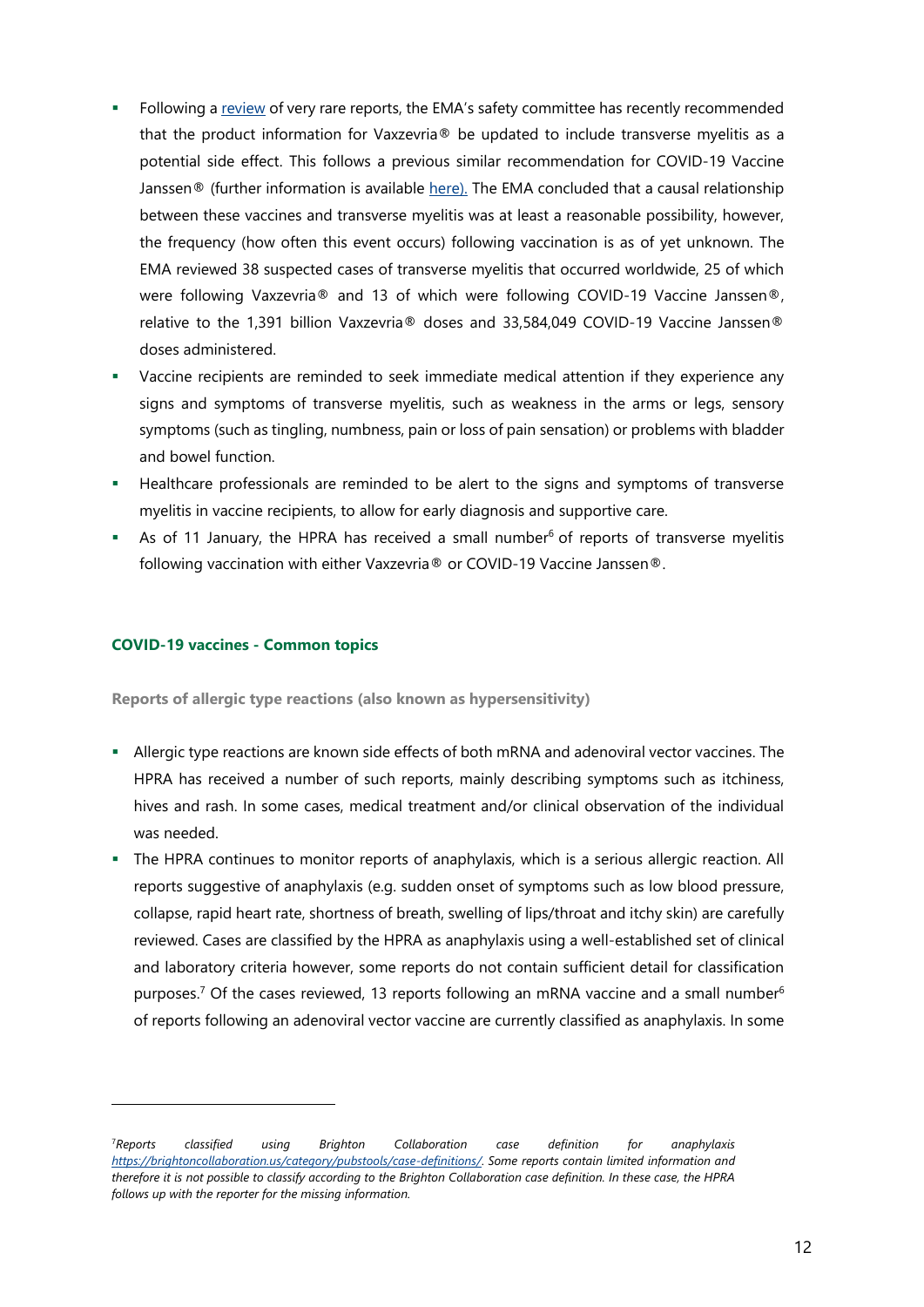cases the individual concerned had recovered at the time of reporting and the remaining cases are being followed-up for further information.

 Anaphylaxis is a known side effect, and information on managing this risk is described in the product information. As for all vaccines, COVID-19 vaccines should be administered under close supervision with appropriate medical treatment available in case of such a reaction. Those vaccinated should discuss any signs/symptoms of allergic reaction that they are concerned about with a healthcare professional.

<span id="page-12-0"></span>**Reports of deaths following COVID-19 vaccination**

- A total of 101 reports have been received describing an individual who was known to have been vaccinated and subsequently passed away. Of these, 89 were reported with an mRNA vaccine, eight with adenoviral vector vaccines and the remaining four were reported with brand unknown/not specified. The majority of reports (approximately 75%) with a fatal outcome describe an individual aged 75 years and over, with the median age of the individuals being 81 years. Of those, 53 deaths occurred in males and 47 in females, with the sex not provided in one report. For a number of reports, the cause of death was unconfirmed at the time of reporting, with post mortem results awaited.
- Reports describing a death are carefully reviewed. However, it can be expected that fatalities due to progression of underlying disease or natural causes will continue to occur, including following vaccination. This does not mean that the vaccine caused the deaths.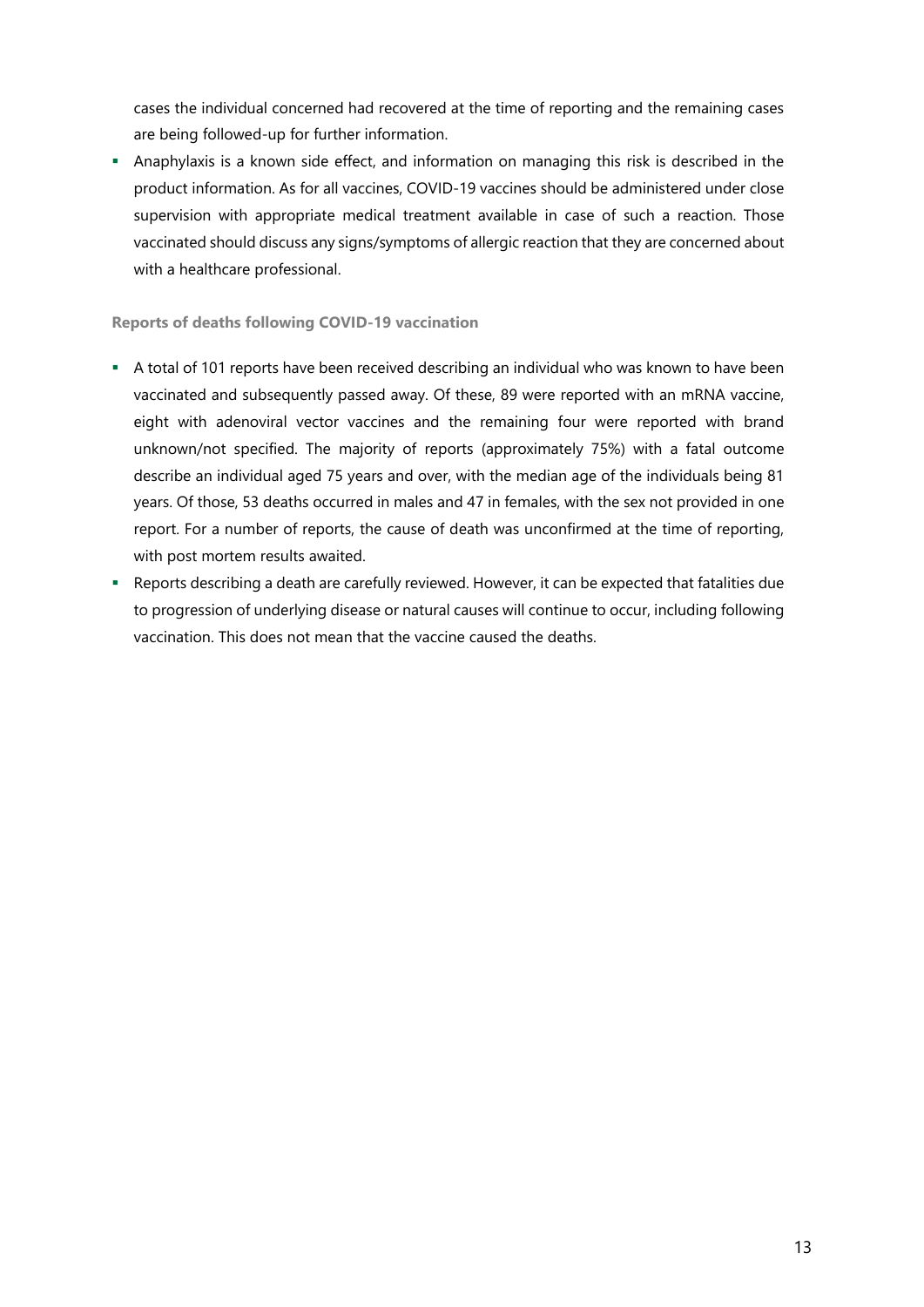#### <span id="page-13-0"></span>**BREAKDOWN OF SUSPECTED SIDE EFFECTS BY CATEGORY**

A full breakdown of all suspected side effects described in reports received by the HPRA is provided below by vaccine type (i.e. mRNA and adenoviral vector vaccines) and by category (i.e. the related body system). Whilst the vast majority of reports notified to the HPRA describe expected events (i.e. known side effects of a vaccine or vaccination process), reports can also be received for events that are unexpected and/or are considered serious, as they required medical care or intervention. Such reports may describe events not caused by the vaccine and may have occurred coincidentally. However, all reports are carefully reviewed and if there is cause to do so, a further analysis is carried out to determine if a vaccine may have had a contributory role. If it is determined that a vaccine is a contributory factor, the public and healthcare professionals will be informed and the relevant product information will be updated.

## **Please read the following explanatory note in relation to understanding the data presented in the suspected side effect tables:**

- A single report describes at least one suspected side effect for a vaccinated individual. Reports often describe several suspected side effects for an individual, which may include more than one category, or more than one in a specific category. For example, a single report that describes chills, fatigue and nausea in an individual, includes three suspected side effects, two in general symptoms (chills and fatigue) and one in gastrointestinal (nausea). As such, there are more suspected side effects in each category and overall, as compared to the number of reports received.
- The breakdown summary includes all suspected side effects as they are reported to the HPRA. This includes cases for which a diagnosis is reported as provisional, or for which there is more than one possible diagnosis at the time of reporting. In other cases, a diagnosis may not be available, and only signs and symptoms or laboratory test results are given. Reports are also received from members of the public, and the HPRA follows up to medically confirm these reports, where consent is provided and more information is required. For each report, all events are 'coded'<sup>8</sup> as suspected side effects in the national pharmacovigilance database using the exact information (verbatim) given in the report. The HPRA follows up with the reporter to collect any further information which may be relevant to the assessment of the case.
- The description of suspected side effects in this update, including the number and category, reflect available information known at the time by the HPRA. These data may undergo changes as more information about individual reports becomes available through follow-up, and as reports are further evaluated.
- Please refer to the section 'Understanding the data presented within this safety update' on page [3](#page-2-0) with regard to further interpretation guidance. Background information on the evaluation of suspected side effect reports is available on page [18.](#page-17-0)

 $\overline{a}$ 

*<sup>8</sup> Medical Dictionary for Regulatory Activities (MedDRA)<https://www.meddra.org/>*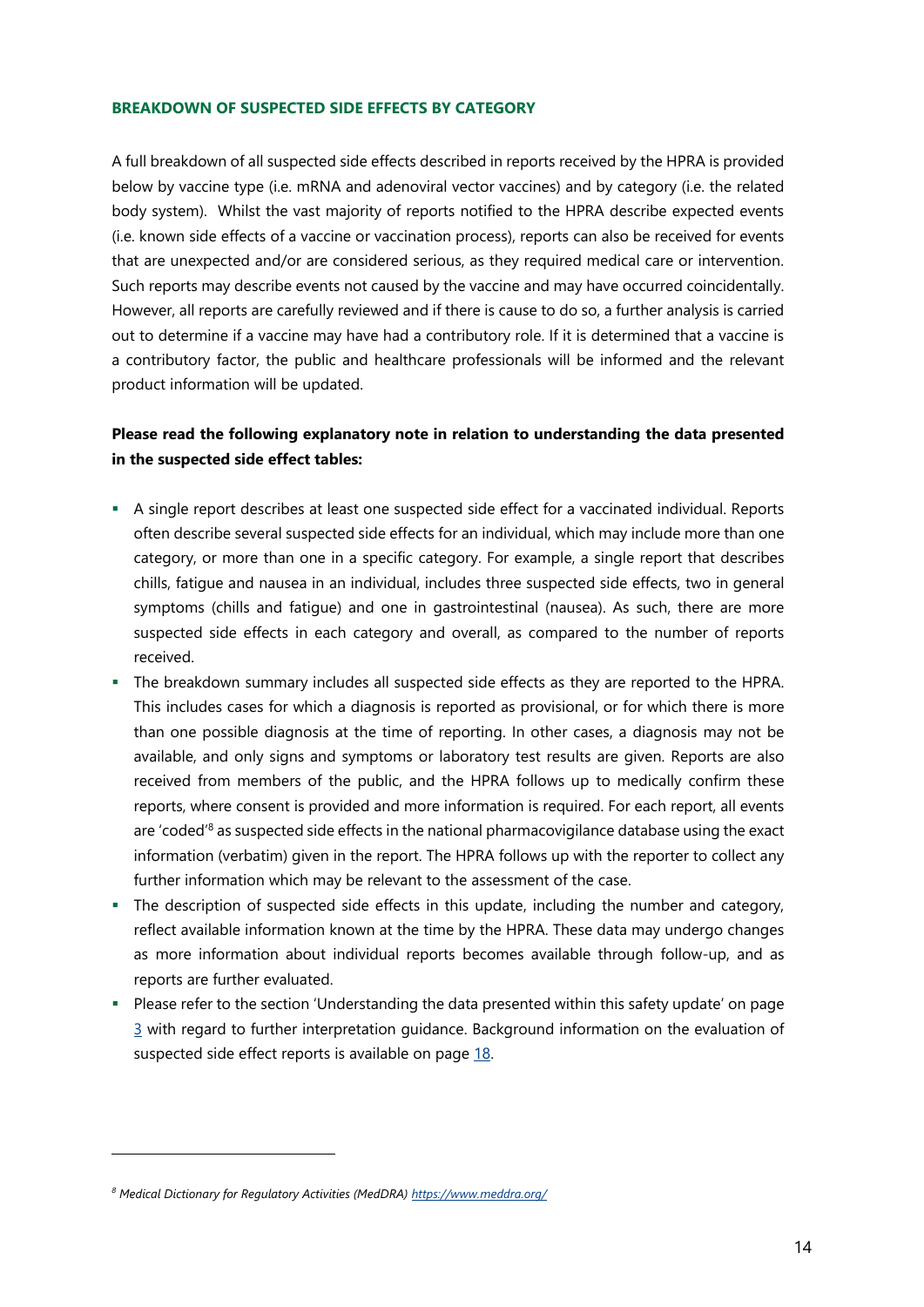Of the 18,108 reports notified to the HPRA as of 11 January, approximately 75% have now been submitted to EMA's Eudravigilance database, and as such, additional anonymised information on these reports, is publicly available through the following link [www.adrreports.eu.](http://www.adrreports.eu/) See page [18](#page-17-0) for further details.

#### **Suspected side effects to mRNA vaccines**

A breakdown of suspected side effects described in the 11,685 reports notified to the HPRA is provided below by category. Each report describes at least one suspected side effect for a vaccinated individual. Reports often describe several suspected side effects for an individual, including more than one in a specific category. As such, there are more suspected side effects in each category and overall, as compared to the number of reports received.

| <b>Category</b>                                                                                                                                                                                                 | <b>Suspected</b><br>side effects |
|-----------------------------------------------------------------------------------------------------------------------------------------------------------------------------------------------------------------|----------------------------------|
| General symptoms and local reactions e.g. chills, fatigue, 'flu-like' feeling,<br>fever, injection site pain or swelling                                                                                        | 13707                            |
| Nervous system e.g. dizziness, headache, lack of energy, pins & needles,<br>fainting or feeling faint                                                                                                           | 7605                             |
| Muscles, tissue, bones or joints e.g. general muscular pain or weakness                                                                                                                                         | 5250                             |
| Gastrointestinal e.g. nausea, vomiting, diarrhoea                                                                                                                                                               | 3790                             |
| Skin e.g. rash, itchy rash                                                                                                                                                                                      | 2966                             |
| Reproductive system, obstetrics or gynaecology related e.g. menstrual<br>disturbance                                                                                                                            | 1869                             |
| Respiratory e.g. cough, shortness of breath                                                                                                                                                                     | 1616                             |
| Behavioural, emotional and mental health e.g. insomnia, trouble sleeping                                                                                                                                        | 1283                             |
| Social circumstances e.g. need to rest in bed or take a break from normal<br>daily activities                                                                                                                   | 1010                             |
| Cardiac (heart) related e.g. palpitations                                                                                                                                                                       | 1003                             |
| Blood and lymphatic system e.g. swollen glands                                                                                                                                                                  | 937                              |
| Eye e.g. eye pain, vision blurred                                                                                                                                                                               | 847                              |
| Procedural issues and complications e.g. injection site bruising                                                                                                                                                | 782                              |
| Abnormal clinical or laboratory result (i.e. where information is provided<br>on results of relevant tests) e.g. high temperature (via thermometer),<br>increased heart rate or blood pressure (via BP monitor) | 763                              |
| Infection e.g. local or general such as influenza or cold sore                                                                                                                                                  | 606                              |
| Blood vessel related (i.e. veins/arteries) e.g. pale complexion                                                                                                                                                 | 569                              |
| Ear related e.g. earache, tinnitus                                                                                                                                                                              | 508                              |
| Metabolism and nutrition disorders e.g. decreased appetite                                                                                                                                                      | 357                              |
| Immune system related e.g. hypersensitivity, allergic reaction                                                                                                                                                  | 173                              |
| Kidney related e.g. change in frequency of urination                                                                                                                                                            | 105                              |
| Endocrine (hormone) e.g. thyroid function change                                                                                                                                                                | 27                               |
| Liver related e.g. jaundice, inflammation                                                                                                                                                                       | 25                               |
| Cysts and polyps e.g. benign skin growth                                                                                                                                                                        | 12                               |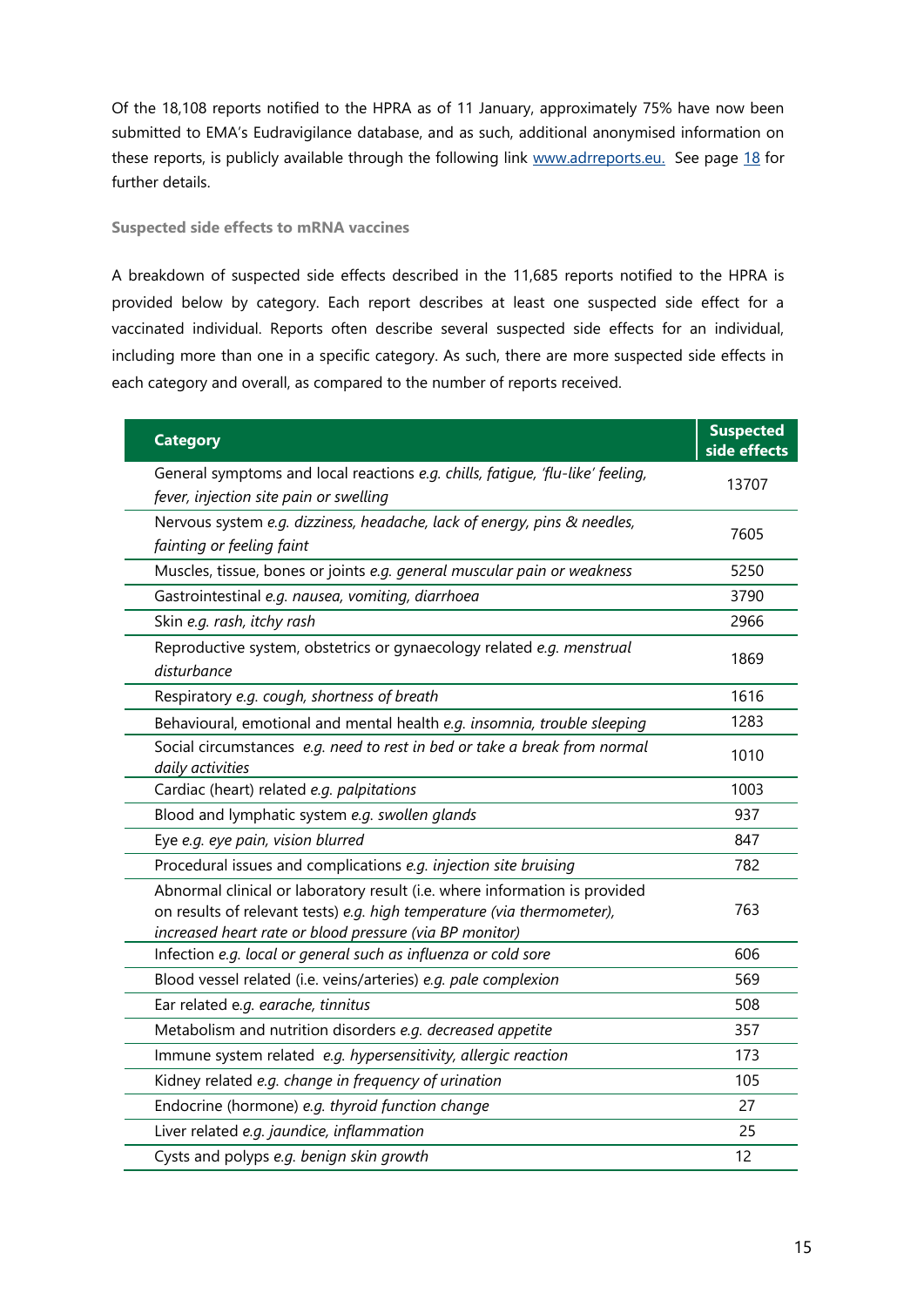**Suspected side effects to adenoviral vector vaccines** 

A breakdown of suspected side effects described in the 6,293 reports notified to the HPRA is provided below by category. Each report describes at least one suspected side effect for a vaccinated individual. Reports often describe several suspected side effects for an individual, including more than one in a specific category. As such, there are more suspected side effects in each category and overall, as compared to the number of reports received.

<span id="page-15-0"></span>

| <b>Category</b>                                                                                                                                                                                                 | <b>Suspected</b><br>side effects |
|-----------------------------------------------------------------------------------------------------------------------------------------------------------------------------------------------------------------|----------------------------------|
| General symptoms and local reactions e.g. chills, fatigue, 'flu-like' feeling,<br>fever, injection site pain or swelling                                                                                        | 10,826                           |
| Nervous system e.g. dizziness, headache, lack of energy, pins & needles,<br>fainting or feeling faint                                                                                                           | 5680                             |
| Muscles, tissue, bones or joints e.g. general muscular pain or weakness                                                                                                                                         | 3938                             |
| Gastrointestinal e.g. nausea, vomiting, diarrhoea                                                                                                                                                               | 2981                             |
| Skin e.g. rash, itchy rash                                                                                                                                                                                      | 1688                             |
| Respiratory e.g. cough, shortness of breath                                                                                                                                                                     | 917                              |
| Behavioural, emotional and mental health e.g. insomnia, trouble sleeping                                                                                                                                        | 831                              |
| Social circumstances e.g. need to rest in bed or take a break from normal<br>daily activities                                                                                                                   | 666                              |
| Reproductive system, obstetrics or gynaecology related e.g. menstruation<br>disturbance                                                                                                                         | 499                              |
| Eye e.g. eye pain, vision blurred                                                                                                                                                                               | 490                              |
| Metabolism and nutrition disorders e.g. decreased appetite                                                                                                                                                      | 469                              |
| Blood vessel related (i.e. veins/arteries) e.g. pale complexion                                                                                                                                                 | 442                              |
| Abnormal clinical or laboratory result (i.e. where information is provided<br>on results of relevant tests) e.g. high temperature (via thermometer),<br>increased heart rate or blood pressure (via BP monitor) | 419                              |
| Cardiac (heart) related e.g. palpitations                                                                                                                                                                       | 385                              |
| Procedural issue or complications e.g. injection site bruising                                                                                                                                                  | 367                              |
| Ear related e.g. earache, tinnitus                                                                                                                                                                              | 362                              |
| Infection e.g. local or general such as influenza or cold sore                                                                                                                                                  | 261                              |
| Blood and lymphatic system e.g. swollen glands                                                                                                                                                                  | 186                              |
| Kidney related e.g. increased frequency of urination                                                                                                                                                            | 70                               |
| Immune system related e.g. hypersensitivity, allergic reactions                                                                                                                                                 | 61                               |
| Liver related e.g. jaundice                                                                                                                                                                                     | 11                               |
| Endocrine (hormone) e.g. thyroid function change                                                                                                                                                                | 10                               |
| Cysts and polyps e.g. various                                                                                                                                                                                   | 6                                |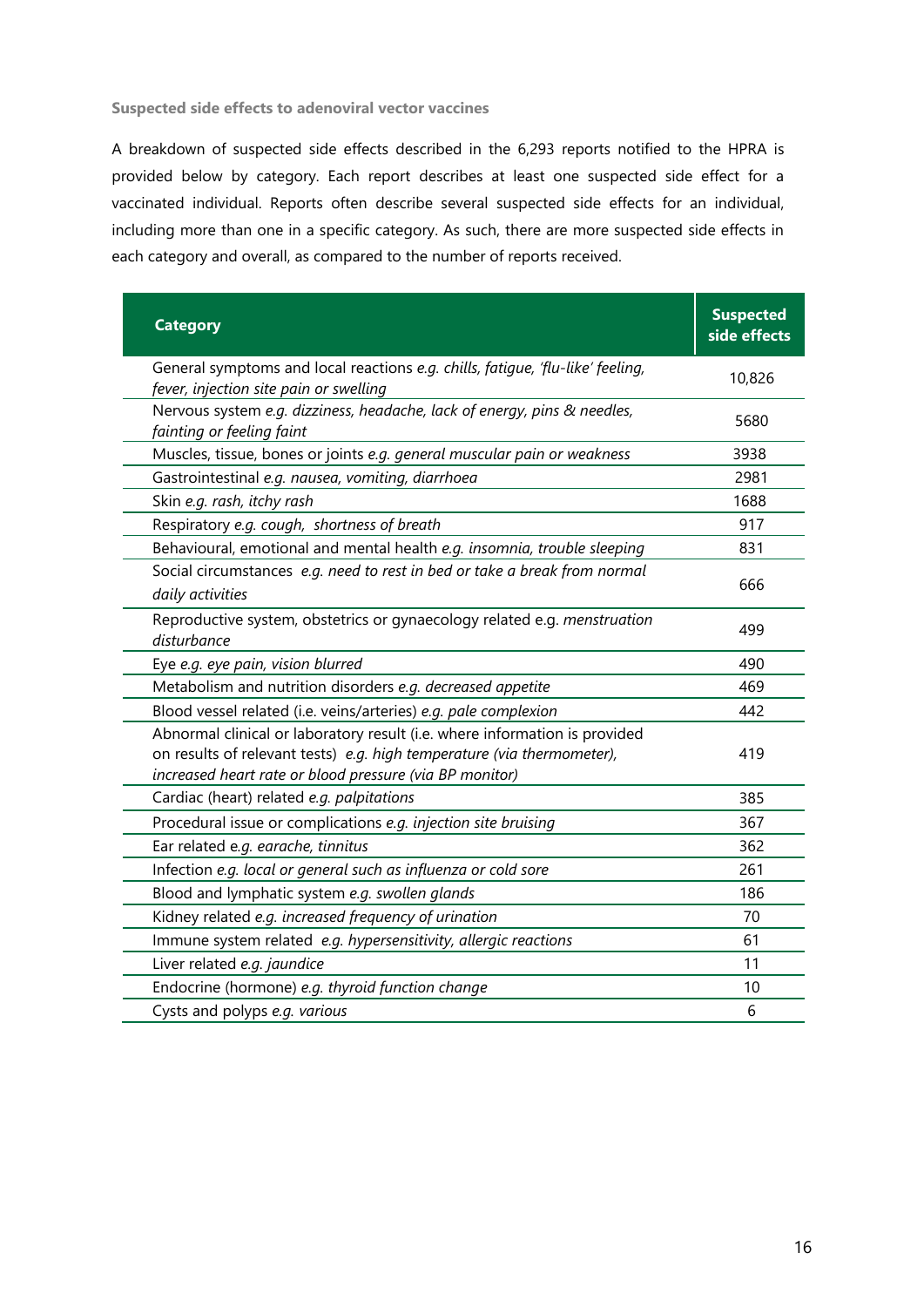**Suspected side effects in children and adolescents (aged 5 to 17 years) following vaccination with an mRNA Vaccine**

A breakdown of suspected side effects described in the 269 reports notified to the HPRA concerning children (aged 5 to 11 years) and adolescents (aged 12 to 17 years) and children following vaccination with an mRNA vaccine is provided below by category. Each report describes at least one suspected side effect for a vaccinated individual. Reports often describe several suspected side effects for an individual, including more than one in a specific category. As such, there are more suspected side effects in each category and overall, as compared to the number of reports received.

| <b>Category</b>                                                                                                                        | <b>Suspected</b><br>side effects |
|----------------------------------------------------------------------------------------------------------------------------------------|----------------------------------|
| General symptoms and local reactions e.g. tiredness, weakness, chest pain,<br>feeling hot                                              | 257                              |
| Nervous system e.g. dizziness, headache, fainting or feeling faint                                                                     | 189                              |
| Gastrointestinal e.g. nausea, vomiting, abdominal pain                                                                                 | 112                              |
| Skin e.g. rash, sweating                                                                                                               | 79                               |
| Muscles, tissue, bones or joints e.g. limb, muscle, joint pain                                                                         | 73                               |
| Respiratory e.g. shortness of breath, nose bleed                                                                                       | 61                               |
| Behavioural, emotional and mental health e.g. trouble sleeping                                                                         | 35                               |
| Cardiac (heart) related e.g. palpitations/racing heart                                                                                 | 31                               |
| Eye e.g. vision blurred                                                                                                                | 29                               |
| Social circumstances e.g. need to rest in bed or take a break from normal<br>daily activities                                          | 28                               |
| Reproductive system, obstetrics or gynaecology related e.g. menstruation<br>disturbance                                                | 28                               |
| Blood vessel related (i.e. veins/arteries) e.g. pale complexion                                                                        | 22                               |
| Abnormal clinical or laboratory result (i.e. where information is provided on<br>results of relevant tests) e.g. changes in heart rate | 20                               |
| Infection e.g. chest infection                                                                                                         | 19                               |
| Blood and lymphatic system e.g. swollen glands                                                                                         | 15                               |
| Procedural issue or complications e.g. injection site bruising                                                                         | 14                               |
| Ear related e.g. earache, tinnitus                                                                                                     | 13                               |
| Metabolism and nutrition disorders e.g. decreased appetite                                                                             | 13                               |
| Immune system related e.g. hypersensitivity, allergic reactions                                                                        | 5                                |
| Kidney related                                                                                                                         | $\leq$ 5                         |